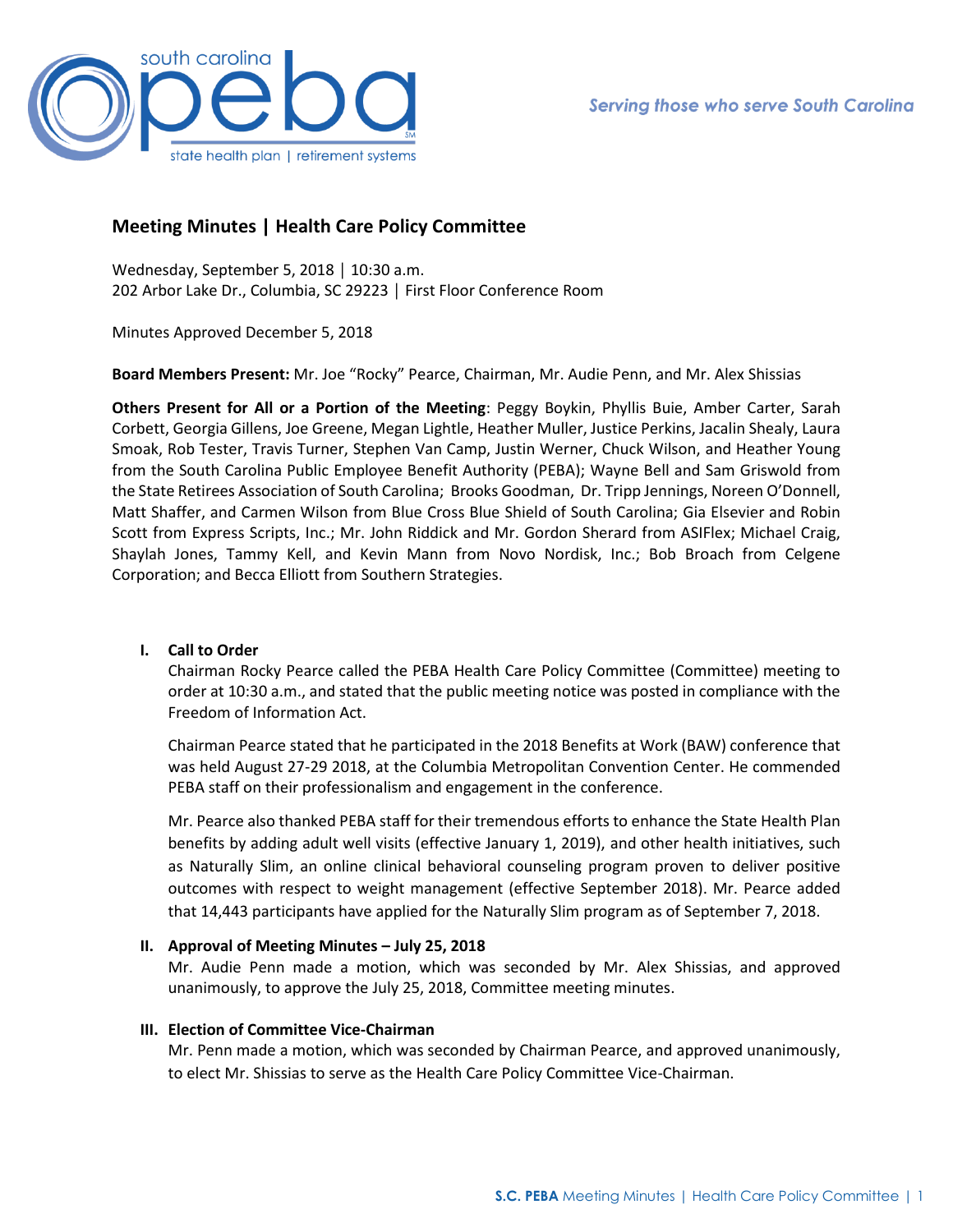## **IV. PCMH Update**

Ms. Noreen O'Donnell from Blue Cross Blue Shield of South Carolina (BCBSSC), presented an update on the Patient Center Medical Homes (PCMH) program. Ms. O'Donnell stated that the PCMH provides comprehensive and continuous medical care with a focus on maximizing health outcomes.

Ms. O'Donnell reported that there are 271 South Carolina adult primary care PCMH providers with a focus on diabetes, hypertension, and chronic heart failure. Ms. O'Donnell also reviewed program measurements, and stated that PCMH practices have better results overall than non-PCMH practices.

Ms. O'Donnell provided an update on the initiative to modify the current PCMH program to a PCMH plus model which is an all-condition, risk-adjusted model. There will be monthly care management fees by risk tier adjusted annually based on quality measure performance. The PCMH plus model also includes annual performance-based incentives and a shared savings program based on total cost of care and quality measure performance.

Ms. O'Donnell explained that track one of the PCMH plus program supports practices that are developing comprehensive primary care capabilities and there is no downside risk. Track two of the PCMH plus program includes practices that are proficient in comprehensive primary care capabilities, and are prepared to increase the scope of complex needs medical care. Track two includes bi-directional risks, but the opportunity for shared savings is also significantly higher.

Ms. O'Donnell stated that to participate in the PCMH Plus program, practices are required to electronically submit clinical data to BCBSSC for all participating members.

## **V. MoneyPlus Update**

Ms. Sarah Corbett, Chief Operating Officer, provided an update regarding the MoneyPlus flexible benefits program administered by PEBA, which allows active employees to contribute money pretax to use for eligible medical and dependent care costs. Ms. Corbett advised that PEBA issued a Request for Proposal (RFP) for a vendor to administer the MoneyPlus program, and the contract was awarded to ASIFlex in June 2018. Ms. Corbett outlined three goals for the new contract including increasing participation in the MoneyPlus program; increasing the ease of use for participants; and focusing on customer service for both participants and employers. Ms. Corbett also reviewed contract changes for 2019.

Ms. Corbett introduced Mr. John Riddick, President and Chief Executive Officer of ASIFlex, who provided an overview of the ASIFlex company background, and reviewed participant customer service, online resources, and the ASIFlex mobile application. Mr. Riddick outlined the 2018 open enrollment and transition information and the 2019 implementation.

## **VI. Communications Update**

Ms. Heather Young, Communications Manager, reviewed communication strategies that are connected to PEBA's Strategic Plan goals. Ms. Young stated that PEBA's Communication's staff works closely with third-party administrators to develop materials and messages so consistent information can be presented across all platforms. PEBA communicates to more than 700